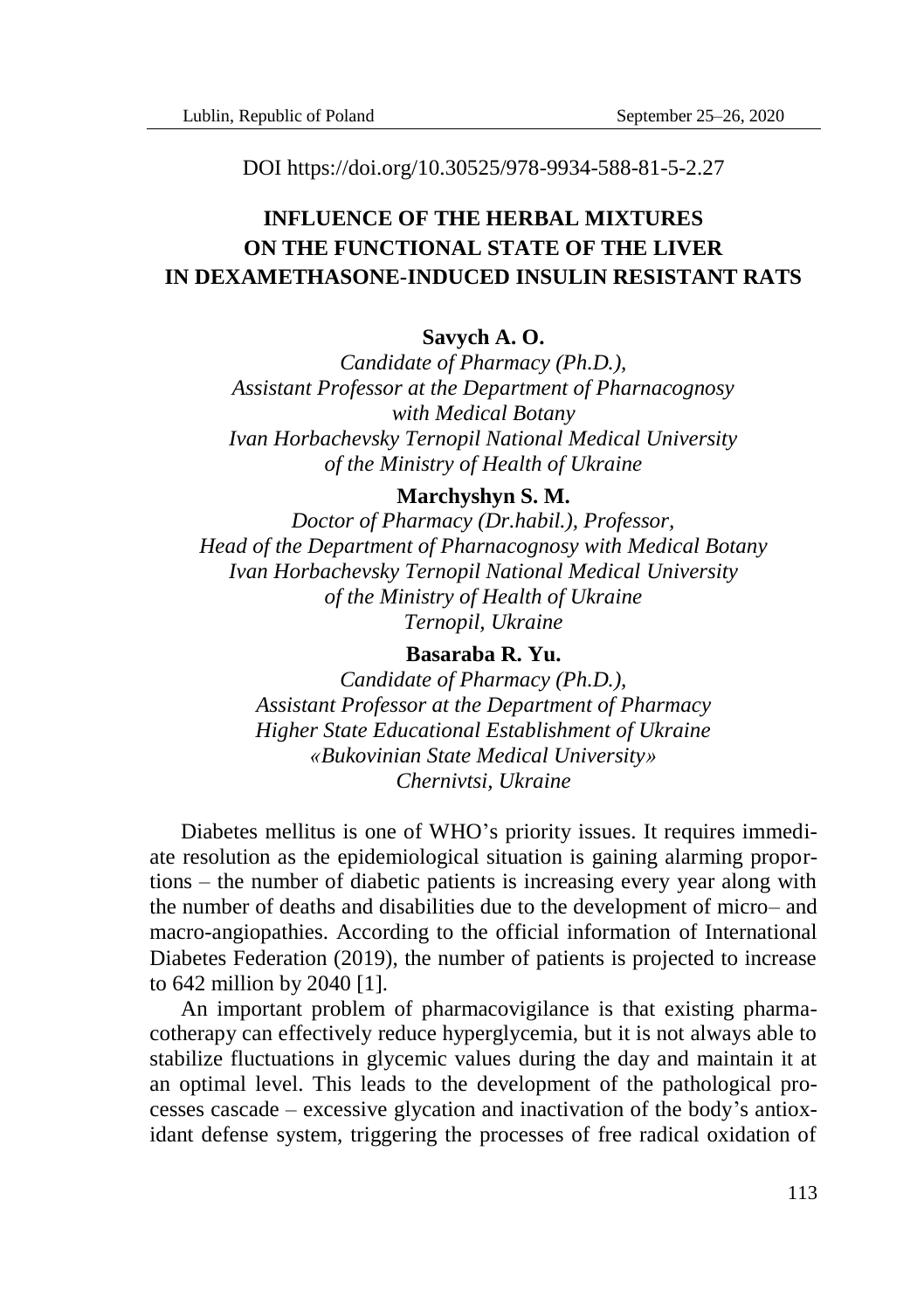lipids and, as a consequently, the formation of oxidative stress, which leads to the development and progression of diabetic angiopathies [1, 2].

Therefore, the optimization of pharmacotherapy, search and study of new drugs with hypoglycemic activity for the prevention and treatment of this disease and its dangerous complications is a top issue of pharmacy and medicine.

One of these areas is using herbal remedies, either as monotherapy for the prevention or in the mild stages of the disease or in the combination with traditional therapy in more severe forms of the disease. Phytotherapy is a justified method for the prevention and treatment because it has some advantages, such as relatively low toxicity, mild pharmacological effects and possibility to be used for long periods without significant side-effects, and it often well combines with synthetic drugs, has a complex activity through a number of biologically active compounds [3, 4]. Particular attention deserve the combinations of different medicinal plants, because such herbal mixtures will have more biologically active substances that will influence on the all links of the pathogenetic mechanism of development of diabetes mellitus and its complications [3, 5].

Thus, the aim of our research was to study the influence of some herbal mixtures on the functional state of the liver in dexamethasone-induced insulin resistant rats.

The objects of study were the herbal antidiabetic mixtures No. 3 (*Urtica dioica* leaf, *Cichorium intybus* roots*, Rosa majalis* fruits, *Elymus repens*  rhizome*, Taraxacum officinale* roots) No. 4 (*Arctium lappa* roots*, Elymus repens* rhizome*, Zea mays* columns with stigmas*, Helichrysum arenarium*  flowers*, Rosa majalis* fruits), No. 7 (*Inula helenium* rhizome with roots*, Helichrysum arenarium* flowers*, Zea mays* columns with stigmas*, Origanum vulgari* herb*, Rosa majalis* fruits*, Taraxacum officinale* roots), No. 13 (*Cichorium intybus* roots*, Elymus repens* rhizome*, Helichrysum arenarium*  flowers*, Rosa majalis* fruits*, Zea mays* columns with stigmas), No. 19 (*Urtica dioica* leaf*, Taraxacum officinale* roots*, Vaccinium myrtillus* leaf*, Rosa majalis* fruits*, Mentha piperita* herb), which are used in folk medicine for the treatment and prevention of diabetes mellitus type 2 [6]. It was used the herbal raw materials harvested in June – August 2019 in Ternopil region and Charpathians (*Vaccinium myrtillus* leaf) (Ukraine) during the study.

The samples of 10 g of each powdered herbal mixture were put into a 100 mL conical flask, was added 120 mL of distilled water to each. The aqueous extracts were obtained by heating in the boiling water bath for 30 min. The extracts were filtered using Whatmann filter paper No. 1. Then the filtrates were evaporated by rotary evaporator and were lyophilized to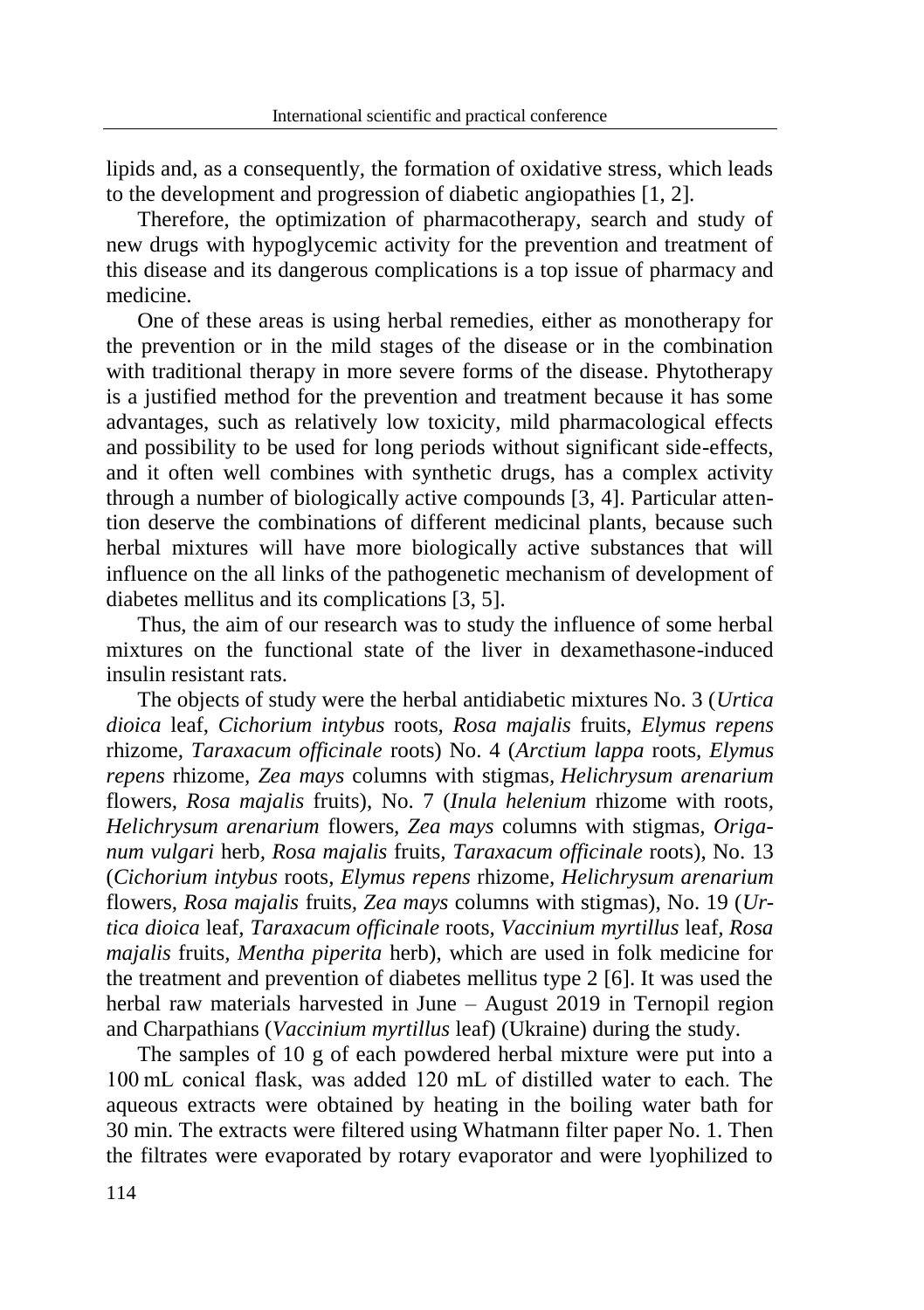dryness. The lyophilized powders of each herbal mixture were stored at 4 °C for further use.

The study was performed on male albino rats of the Wistar strain weighing between 180 g and 200 g, which were bred at the animal house of the Central Research Laboratory of I.Horbachevsky Ternopil National Medical University, where they were kept under appropriate conditions (at a constant room temperature of  $22 \pm 1$ °C, 40-70% humidity conditions and a 12-hour light/dark cycle). Throughout the experimental period, the animals received standard rat diet and water *ad libitum.* The animals were treated in accordance with the internationally accepted standard ethical guidelines for laboratory animal use and care as described in the European Community Guidelines [7].

Induction of insulin resistance by dexamethasone was performed according to the previously described protocol [8] with some modifications. Rats were randomly divided into eight groups of eight animals (n=8) each and received different treatments once daily for 15 days. Group I (Control): received per os (*p.o*) distilled water (12 mL/kg/day) and intramuscular (i.m.) injection of NaCl 0.9 % (1 mL/kg/day). Group 2 (DEXA) received daily intramuscular injection of dexamethasone (KRKA, Slovenia) (1 mg/kg/day) and distilled water (12 mL/kg/day, *p.o.*). Group III (DEXA+MET) received dexamethasone (1 $mg/kg$ day, i.m.) and the standard drug – metformin (Lek S.A., Poland) (60 mg/kg/day, *p.o*.). Group IV-VIII (DEXA+EHM) received dexamethasone (1 mg/kg/day, i.m.) and the aqueous extracts of the studied herbal mixtures (12 mL/kg/day, *p.o*.). At the end of the experiment, rats were sacrifice by decapitation after anesthesia with Sodium thiopental (Abbott Park, IL, USA) and the blood was collected.

Determination of alanine aminotransferase (ALT) and aspartate aminotransferase (AST) activity was performed using commercial kits (Filisit-Diagnostyka, Ukraine).

The values were expressed as mean  $\pm$  SEM. The data were analysed by using GraphPad Prism software version 5.03. The results were compared by using the ANOVA-One-Way test followed by *Mann*-*Whitney U test*. The difference was considered statistically significant at *p*<0.05.

The administration of dexamethasone at a dose of 1 mg/kg/day for 15 days to linear rats caused the disorders of functional activity of the liver due to the increase of the activity of hepatic transaminases ALT and AST, which was 38 % and 42 % higher than in rats from the Control group. The administration of aqueous extracts of the herbal mixtures and metformin to dexamethasone-induced insulin resistant rats reduced ALT and AST activity almost to the values of the Control group. The extracts of the herbal